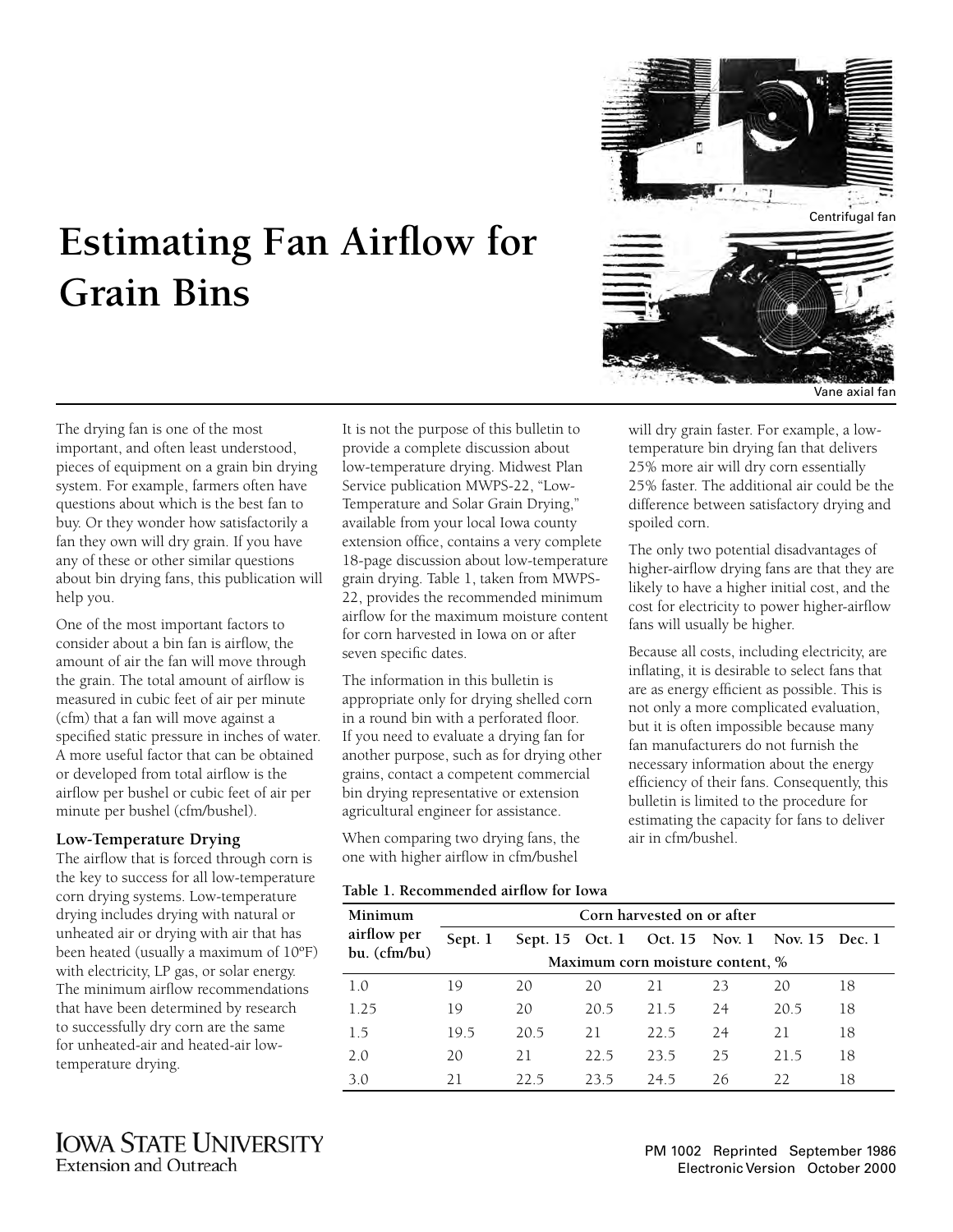| Table 2. Data for plotting fan and bin curves for | -foot-diameter bin |
|---------------------------------------------------|--------------------|
| (27-foot-diameter bin used in this example).      |                    |

|                | Example --10-hp vane axial |              | Your fan<br>-hp |          | Your fan<br>-hp |          |
|----------------|----------------------------|--------------|-----------------|----------|-----------------|----------|
|                | Col. 1                     | Col. 2       | Col. 1          | Col. 2   | Col. 1          | Col. 2   |
| <b>Static</b>  | Total                      | Air velocity | Total           | Air      | Total           | Air      |
| pressure       | airflow                    |              | airflow         | velocity | airflow         | velocity |
| <i>(inches</i> | (cfm)                      | (fpm)        | (cfm)           | (fpm)    | (cfm)           | (fpm)    |
| of water)      |                            |              |                 |          |                 |          |
| $\mathcal{O}$  | 23,400                     | 40.8         |                 |          |                 |          |
| $\frac{1}{2}$  | 22,200                     | 38.7         |                 |          |                 |          |
| $1\frac{1}{2}$ | 20,800                     | 36.3         |                 |          |                 |          |
| 1              | 19,400                     | 33.9         |                 |          |                 |          |
| $\overline{2}$ | 17,900                     | 31.2         |                 |          |                 |          |
| $2\frac{1}{2}$ | 16,000                     | 27.9         |                 |          |                 |          |
| 3              | 13,400                     | 23.4         |                 |          |                 |          |
| $3\frac{1}{2}$ | 9,400                      | 16.4         |                 |          |                 |          |
| $\overline{4}$ | 6,100                      | 10.6         |                 |          |                 |          |
| $4\frac{1}{2}$ | 3,200                      | 5.6          |                 |          |                 |          |
| 5              | 500                        | 0.9          |                 |          |                 |          |
| $5\frac{1}{2}$ |                            |              |                 |          |                 |          |
| 6              |                            |              |                 |          |                 |          |
| $6\frac{1}{2}$ |                            |              |                 |          |                 |          |
| $\overline{7}$ |                            |              |                 |          |                 |          |

# **Use this bulletin as a worksheet.**

Complete the appropriate tables and plot the curve for the fan or fans you want to evaluate on the appropriate table and curves in this publication.

You should have little trouble following the suggested four-step procedure if you carefully follow the examples and have a calculator to do the arithmetic.

**Step 1.** For the fan or fans you wish to evaluate, enter the fan specifications in total airflow (cfm) vs. static pressure in inches of water in Column 1, Table 2. Space is provided to enter the airflow at each half-inch of water. Some manufacturers only provide the information for their fans for each inch, which is satisfactory for this evaluation although not as accurate or easy to plot. If you do not have the specifications for the fan you need to evaluate, contact a dealer for the bin fan to obtain the information. The example given in this bulletin is for one manufacturer's 10-hp vane axial or propeller fan. Space is provided for you to evaluate up to two fans. For example, you might want to evaluate a vane axial fan vs. a centrifugal fan, or one manufacturer's fan vs. another's.

The only accurate way for you to evaluate the performance of a bin drying fan is to evaluate a specific fan on a specific bin diameter and depth of corn.

**Step 2.** Calculate the air velocity in feet per minute (fpm) through the bin floor for your specific fan and bin by dividing the cfm at each static pressure by the bin floor area. Enter these figures in Column 2, Table 2. The floor area for several

#### **Table 3. Typical grain bin characteristics**

| Common bin | Bin        |            |  |  |
|------------|------------|------------|--|--|
| diameter   | Floor area | capacity   |  |  |
| (feet)     | (sq. ft.)  | (bu./foot) |  |  |
| 18         | 254        | 203        |  |  |
| 21         | 346        | 277        |  |  |
| 24         | 452        | 362        |  |  |
| 27         | 573        | 458        |  |  |
| 30         | 707        | 566        |  |  |
| 33         | 855        | 684        |  |  |
| 36         | 1,018      | 814        |  |  |
| 40         | 1,257      | 1,005      |  |  |
| 42         | 1,385      | 1,108      |  |  |
| 48         | 1,809      | 1,448      |  |  |
| 60         | 2,827      | 2,262      |  |  |

common bin diameters is given in Table 3. For other bin diameters, the floor area = bin diameter in feet x bin diameter in feet x 0.7854. A 27-foot-diameter bin with a floor area of 573 square feet (27 feet x 27 feet x 0.7854) was selected as the example bin throughout this bulletin. For the example fan and bin at zero-inch static pressure,

the airflow = 40.8 fpm (
$$
\frac{23,400 \text{ cfm}}{573 \text{ sq ft}}
$$
).

**Step 3.** Plot the air velocity (fpm) for each static pressure on the air velocity vs. static pressure curves (Fig. 1) as was done with the example 10-hp vane axial fan. Connect the dots. Although a smooth curve through the points is slightly more accurate, it is easier and sufficiently accurate to draw a straight line from point to point.

**Step 4.** From the curve you have drawn for your fan, determine the approximate depth of corn for the five specific airflowper-bushel levels 1,  $1\frac{1}{4}$ ,  $1\frac{1}{2}$ , 2, and 3 cfm ⁄ ⁄ bu. These are important airflows to evaluate fan performance for low-temperature drying as indicated in Table 1.

You must use judgment to complete this step. For instance, note that the curve for the example 27-foot bin equipped with the 10-hp fan crosses the 1 cfm/bu curve between the 18- and 20-foot corn depth curves, or about 19 feet as entered in Table 4.

Using the same type of judgment, complete Table 4 for your fan, as was done for the example bin and fan.

You now have the necessary information to judge or estimate the effectiveness for the bin fan or fans you evaluated to satisfactorily dry your corn with lowtemperature drying techniques.

Although farmers are usually most interested in the airflow when the bin is full, it is necessary to estimate the airflow at various depths of fill for either layer or controlled filling, as discussed on pages 16 through 18 in MPWS-22.

For instance, what depth of corn, with a maximum moisture content of 20%, can be loaded on or after October 1 into the example bin equipped with the 10-hp vane axial fan and be safely dried?

Table 1 shows that corn with a maximum of 20% moisture, harvested on or before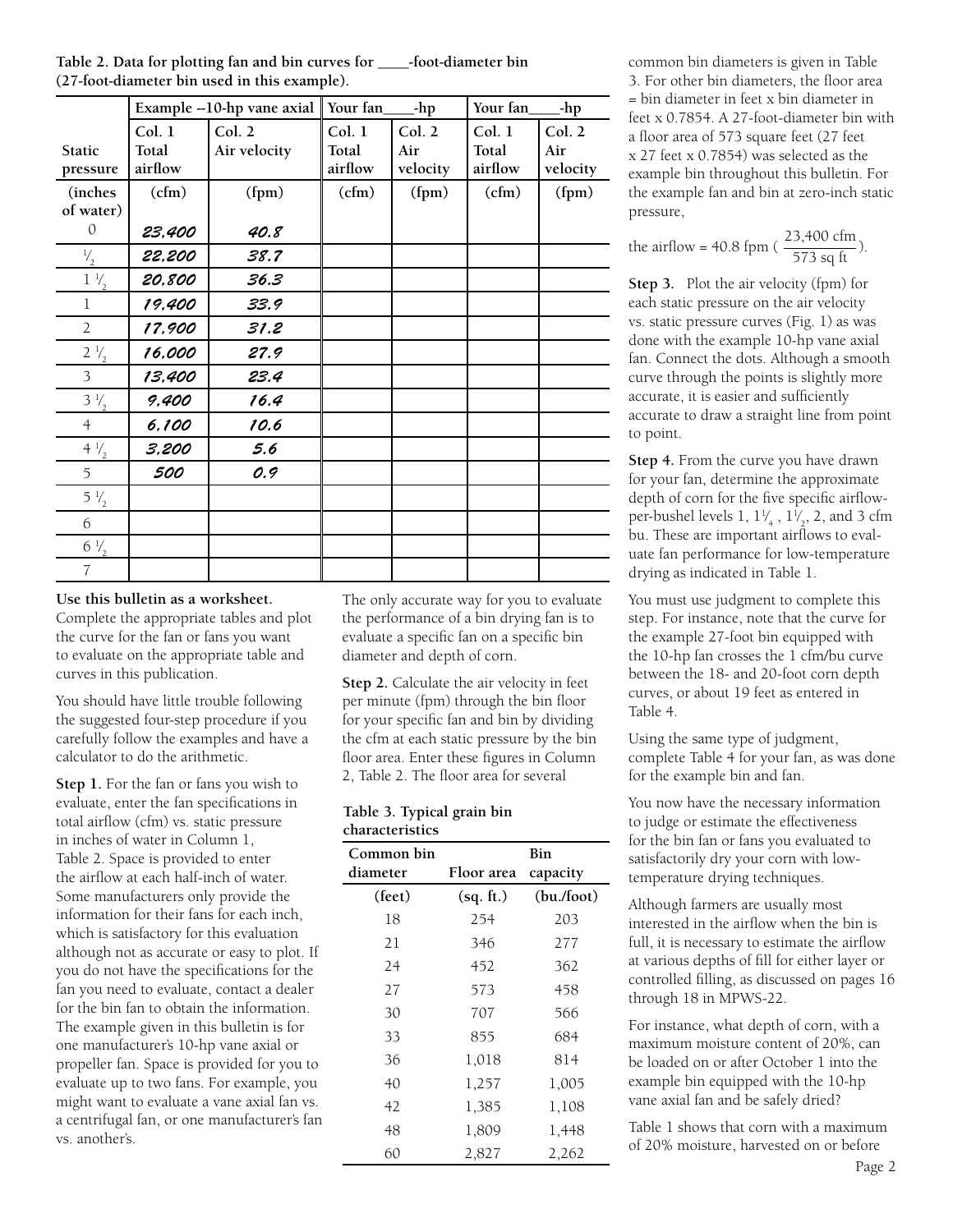

**Table 4. Estimated airflow-per-bushel summary.**

| Estimated airflow<br>per bushel.<br>Important for low-<br>temperature drying | Example 27-foot-<br>dia. bin with 10-hp<br>fan. Approx. depth<br>of fill. | Your __-ft-dia. bin<br>with $_{\text{--}}$ -hp fan.<br>Approx. depth of<br>fill. | Your __-ft-dia. bin<br>with $_{\text{--}}$ -hp fan.<br>Approx. depth of<br>fill. |
|------------------------------------------------------------------------------|---------------------------------------------------------------------------|----------------------------------------------------------------------------------|----------------------------------------------------------------------------------|
| (cfm/bushel)                                                                 | (feet)                                                                    | (feet)                                                                           | (feet)                                                                           |
|                                                                              | 19                                                                        |                                                                                  |                                                                                  |
| $1\frac{1}{2}$                                                               | 17                                                                        |                                                                                  |                                                                                  |
| $1\frac{1}{2}$                                                               | 15                                                                        |                                                                                  |                                                                                  |
|                                                                              | 12                                                                        |                                                                                  |                                                                                  |
|                                                                              |                                                                           |                                                                                  |                                                                                  |

5. To determine estimated airflow per bushel (cfm/bushel), divide the total airflow by the bushels of corn.

Determine the airflow per bushel for the example 27-foot-diameter bin equipped with the 10-hp fan used as a heated-airbin dryer in which the corn would be maintained as close to the 6-foot level as possible.

1. This step has been completed. Fig. 1 is the result.

2. From Fig. 1, the air velocity for the example bin and fan at the 6-foot level is approximately 27 fpm.

3. Total estimated airflow = 27 fpm x 573 square feet  $= 15,471$  cfm.

4. Bushels of corn = 458 bushels/foot x 6  $feet = 2,748$  bushels.

5. Estimated airflow per bushel =

$$
\frac{15,471 \text{ cfm}}{2,748 \text{ bu}} = 5.6 \text{ cfm/bushel.}
$$

Remember: the greater the airflow per bushel, the greater the drying capacity in bushels per hour. Heated-air bin dryers often have fans that will move close to 10 cfm per bushel.

#### **Aeration and Hot Corn Cooling**

The five-step procedure just described can also be used to estimate the airflow a specific fan will deliver to aerate a specific size of bin of dry corn The primary

October 1, needs a minimum of 1 cfm/ bu, and Table 4 shows that the example bin and fan will deliver an estimated 1 cfm/bu through approximately 19 feet of corn. Therefore, we can conclude that up to a **maximum** depth of 19 feet of this corn can be loaded into the bin and safely dried since the airflow is at the minimum required.

## **High-Temperature Drying**

You can also evaluate a fan or fans used for such purposes as high-temperature binbatch or continuous-flow dryers where the airflow per bushel is considerably greater than 3 cfm/bushel. The following is a suggested five-step procedure that is a modification of the previous four-step procedure.

1. Complete Steps 1 through 3 of the fourstep procedure.

2. Find the air velocity for the desired depth of fill from Fig. 1.

3. Multiply the air velocity times the bin floor area to estimate total airflow in cfm. 4. Determine the bushels of corn to be dried by multiplying the desired depth of fill times the bushels of corn per foot given in Table 3.